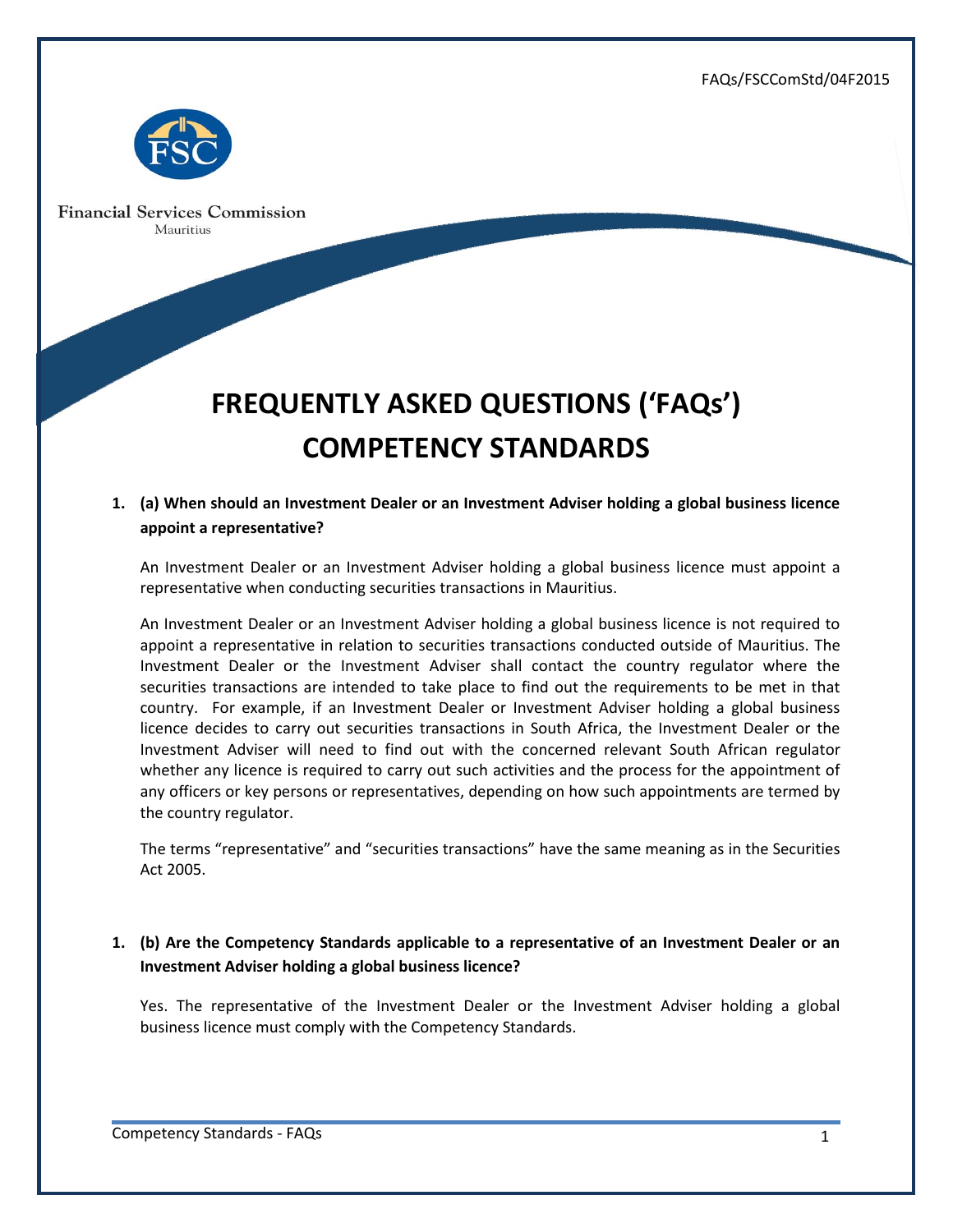#### **2. Who is a Designated Officer for the purpose of the Competency Standards?**

A Designated Officer is an **officer** of a licensee who is expected to have the minimum technical competencies prescribed under the Competency Standards. The term "officer" has the same meaning as in the relevant Acts.

For ease of reference in the Competency Standards, this **officer** has been termed as the "Designated Officer".

#### **3. Can the same Designated Officer be appointed by more than one licensee?**

Yes. The Designated Officer must ensure that sufficient time and attention is given to the affairs of each licensee in which he or she is appointed to serve.

## **4. Can a director of the licensee be appointed as a Designated Officer and in the affirmative, should another approval be sought from the FSC Mauritius in this respect?**

A director, who is an **officer** of the licensee, can be appointed as a Designated Officer. Please refer to the information given in question 2.

If prior approval has already been sought from the FSC Mauritius for the appointment of the director as officer of the licensee, the licensee needs only to notify the FSC Mauritius that this officer will be the "Designated Officer" for the purpose of the Competency Standards.

Notwithstanding the above, each proposal will be assessed on a **case-to-case** basis and on its own merits inter-alia depending on the proposed Designated Officer's competence and taking into consideration the functions that he or she carries out or proposes to carry out.

#### **5. Are the Competency Standards applicable to a CIS Manager holding a global business licence?**

Yes. A CIS Manager holding a global business licence must comply with the Competency Standards.

Please refer to the Circular Letter [reference number: CL030615] issued by the FSC Mauritius for more information.

**6. If a MLRO or Alternate MLRO was already appointed by a licensee prior to 01 January 2015 and this MLRO or Alternate MLRO is being appointed in the same position by new licensees after 01 January 2015, is the MLRO or the Alternate MLRO grandfathered from the requirement of demonstrating competence?**

A MLRO or Alternate MLRO, appointed by licensees prior to 01 January 2015, is grandfathered from demonstrating competence. The grandfathered MLRO is still required to comply with the CPD requirements as set out in the Competency Standards.